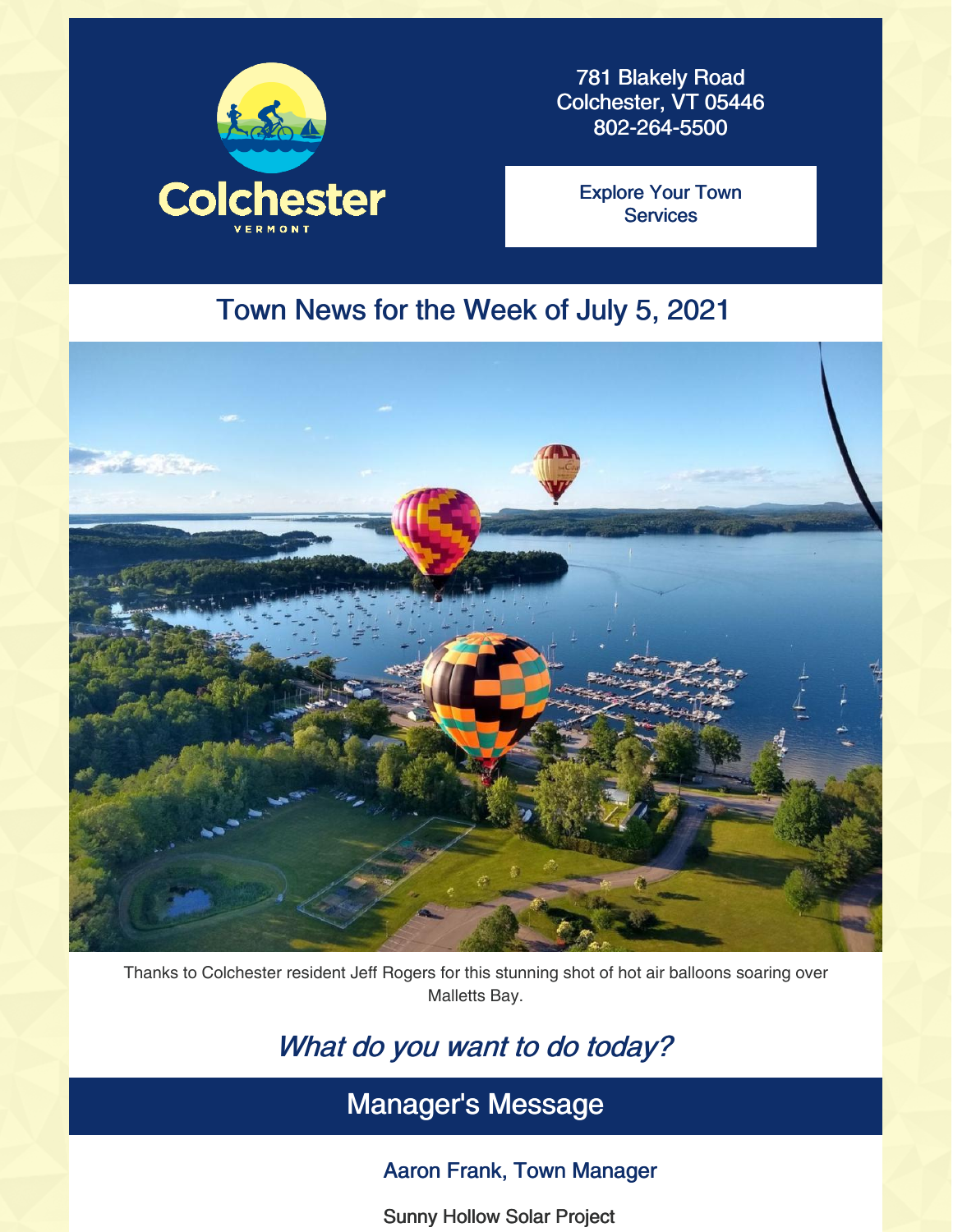

The town is still working diligently on a third solar farm project at Sunny Hollow. This would move us very close to the town's goal of generating 100% of the electrical energy used in the provision of municipal services through local and affordable sources. The first step is to begin permitting the project, but there is some important work to be done with the federal government to obtain appropriate site control. We are working with the US Department of

Defense, Bureau of Land Management, and our solar development partner AEGIS Renewable Energy, Inc. We are requesting the DOD eliminate rights to take back a few of the 81 acres they gave the town in the 1970's.

July 31<sup>st</sup> is the deadline to submit permits or face a penalty and receive a lower price for the electricity produced compared with current market rates, now and in the future. At their last meeting, the Selectboard approved entering into a contract with AEGIS for \$25,000 for the permits, should there be no negative signs with the federal process. Once that is complete and all federal requirements have been met, the town will begin construction on the Sunny Hollow solar farm. The town is excited to get even closer to the energy goals.



#### Colchester's Virtual World

When Vermont thaws out from its long winters, people begin everything from new homes to summer projects and start filing into the town offices to get permits. Spring of 2020 was somewhat different. Cooped up residents cancelled summer travel plans and began making home improvements. Pools soon sold out for the season and lumber prices soared. Despite all the upheaval and uncertainty from the pandemic, permits flowed through the Planning and Zoning Department.

As the state began to shut down, our online application portal provided the public access to scanned files and the ability to apply for and receive permits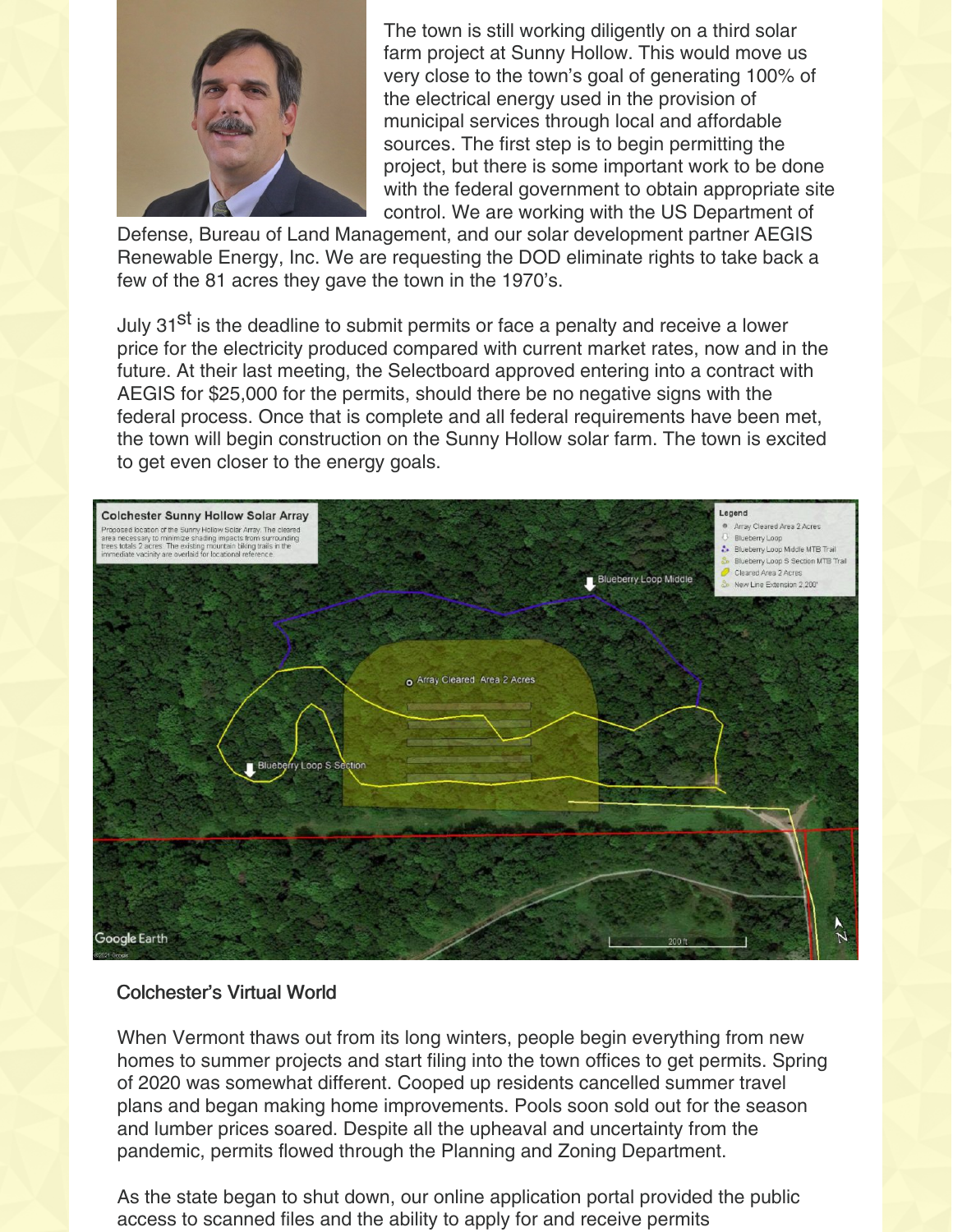online. Colchester's website became the new front door to the Planning and Zoning office. Dozens of filing cabinets full of old permits remained untouched following 1,300 hours of reviewing, labeling, and gathering files for scanning and digitizing years before, thanks to the help of community volunteers.

Accessible through the **town's [website](http://www.tinyurl.com/colchesterpermits)**, anyone can look up a property to see what is permitted or find documentation for real estate closings.

The Town Assessor also implemented an online interactive map. This map service allows for the search of a property by owner's name, address, or parcel ID as well as abutter searches. Information available includes assessor cards containing a description of the property, estimated acreage, assessed value and the book/ page of the last known deed on the property. Zoning, wetlands, streams, floodplains and E911 numbers are available in the map that also includes street view and orthophotography. The interactive map often serves as a first stop to provide basic information on a property. It can be found [here](https://www.axisgis.com/ColchesterVT/).

The Clerk's Office had also undertaken scanning and indexing minutes of board meetings, ordinances, and agendas. ClerkBase, an internet-based service, hosts the posting of board and commission meeting agendas, minutes, ordinances, and the town charter. The Town Clerk has established a website to make land records available for viewing and printing. Deeds can be researched, read, and printed for a fee as linked **[here](https://www.uslandrecords.com/uslr/UslrApp/index.jsp)**.

Board meetings adapted to a remote platform during the pandemic. With scanned plans and applications, files could be pulled up on shared screens for virtual review. Agendas, staff notes, applications, and minutes were posted online through the Town's ClerkBase website.

While we suggest folks stop by in person or call on the phone for more complex issues, our online services are open 24/7.

# COVID-19 Update

Recent Cases: Chittenden County has had 24 new cases in the last 14 days. Read more [here](https://www.healthvermont.gov/covid-19/current-activity/vermont-dashboard).



### Walk-In Clinics Available

Although 82.2% of Vermont's population has received at least one dose of a COVID-19 vaccine, Governor Phil Scott and the Department of Health are still urging residents to get

vaccinated. Walk-in clinics are still being held daily around the state. To find one near you, visit the Dept. of Health's COVID-19 Vaccine [webpage](https://www.healthvermont.gov/covid-19/vaccine/getting-covid-19-vaccine).

### Eviction Moratorium Extended

The CDC has extended the eviction moratorium set in place at the beginning of the COVID-19 pandemic to prevent the eviction of tenants who are unable to make rental payments. The moratorium that was set to expire on June 30<sup>th</sup> was extended for another 30 days, and



CENTERS FOR DISEASE **AND PREVENTION**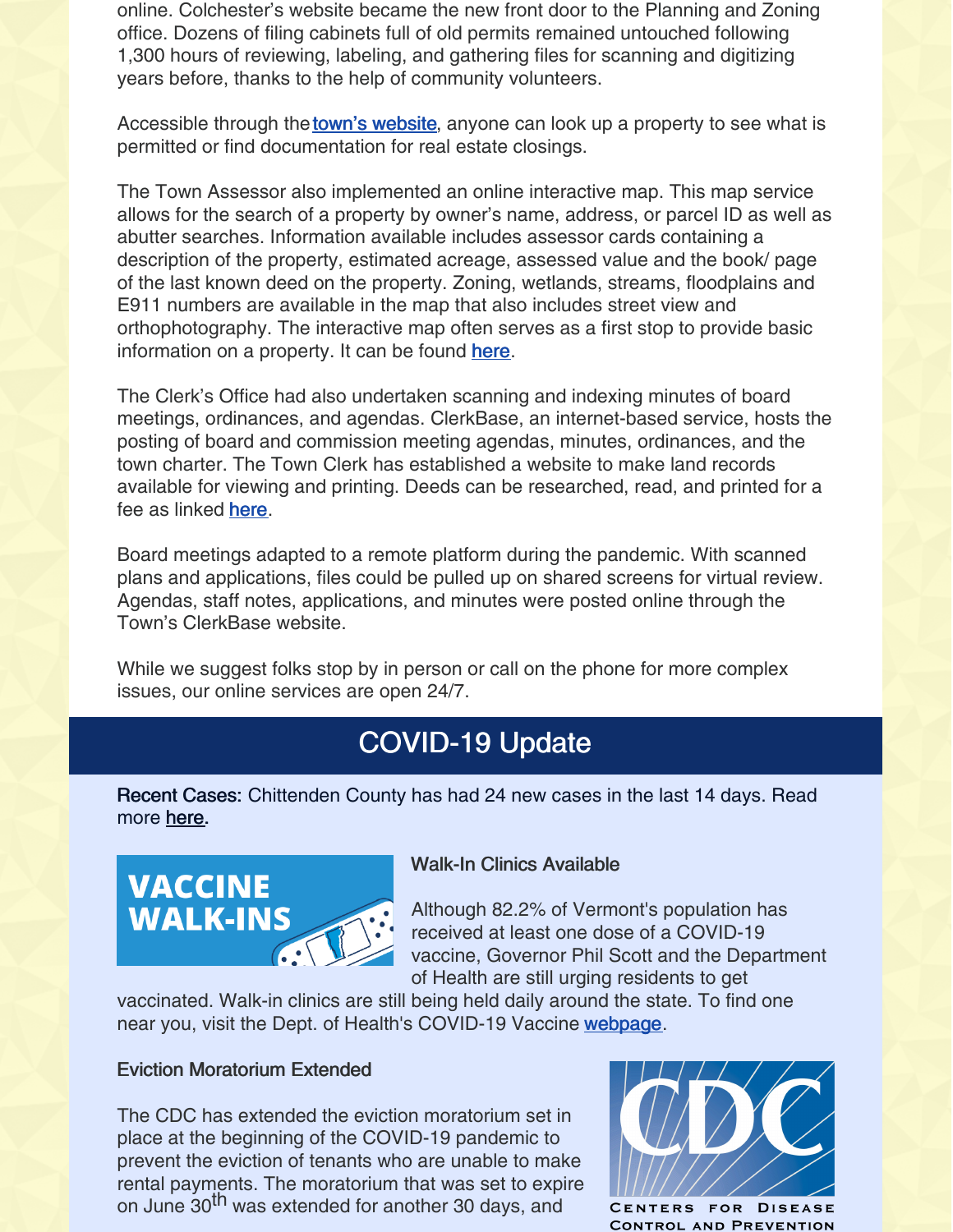will expire on July 31<sup>st</sup>. For more information, visit the CD[Cwebsite](https://www.cdc.gov/media/releases/2021/s0624-eviction-moratorium.html).

## Department Updates

### Planning & Zoning

A reminder on signs: For signs that advertise businesses and other things that are not exempt (signs up for less than two weeks advertising an auction, campaign, drive, or event of a civic, philanthropic, or religious organization), a sign permit must be obtained. An example is sales, for-profit events, or events that are more than two weeks into the future. Signs such as banners or A-frame signs require a sign permit too. A temporary sign permit can be obtained online [here](http://www.tinyurl.com/colchestersigns).

## Upcoming Town Meetings

#### [Agendas](https://clerkshq.com/Colchester-vt) available here

- Planning Commission: Next meeting TBD
- Development Review Board: Next meeting: July 14 at 7:00 PM
	- Live [stream](http://lcatv.org/live-stream-2)
	- Mail or email public comments prior to the hearing [\(zmaia@colchestervt.gov](mailto:zmaia@colchestervt.gov)) or Town of Colchester, c/o Development Review Board, 781 Blakely Road, Colchester, VT 05446) or participate at public comment periods during the Zoom meeting.
- Recreation Advisory Board: Next meeting: TBA
- Conservation Commission: Next meeting: July 19, 6:00 p.m.

- Library Board of Trustees: Next meeting: July 15, 4:30 p.m. in person at the Burnham Memorial Library, masks required; or via Zoom: Dial in: (929)205- 6099; Meeting ID: 951 5132 1071; Passcode: 761145

- Selectboard: Next meeting: July 27 at 6:30 PM at 781 Blakely Road in the third floor Outer Bay Room. Attend in person with masks if you are unvaccinated. Masks are optional for fully-vaccinated folks. Alternatively, send a note to **[TownManager@colchestervt.gov](mailto:TownManager@colchestervt.gov)** with "Citizens to be Heard" in the Subject and your name. As with in-person Citizens to be Heard, we ask that you SHARE YOUR ADDRESS. The email will be shared with the entire Selectboard prior to the meeting and included in the information packet at the next meeting. Watch the meeting online via live stream: [http://lcatv.org/live](http://lcatv.org/live-stream-2)stream-2

#### [Selectboard](http://www.bit.ly/Colchester-SB-Agendas) Agenda

Subscribe to the Town [Newsletter](https://lp.constantcontactpages.com/su/jkMAO2v?source_id=0a83e406-428f-4762-9ede-f48a5c2495eb&source_type=em&c=)

For more information or to comment call 264-5509 or email